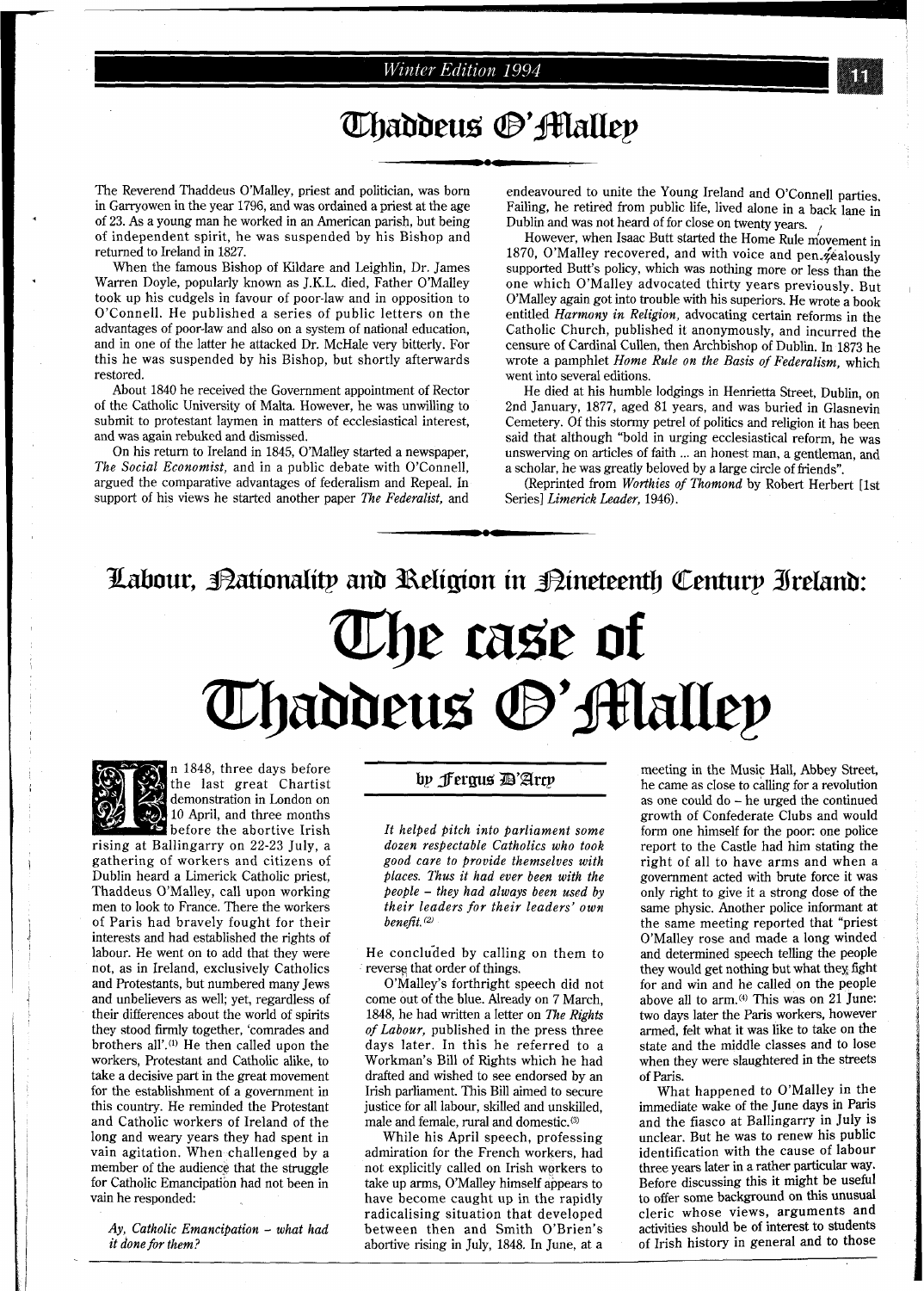#### The Old Limerick Journal



The Chartists' National Convention, held at the British Coffee House, London, 4 February, 1839.

interested in particular in the conjunction of labour, nationality and religion in Ireland from the nineteenth century. Beyond two brief and inaccurate entries in biographical dictionaries in the later part of the last century and in the earlier part of this, he has not been the subject of any published study.<sup>(5)</sup>

At the time of his *Rights of Labour*  letter in 1848 O'Malley, at 52 years of age, was already well known in the world of the working class and social politics. He was born in Garryowen in Limerick in 1796 and was ordained to the priesthood in 1819 at 23 years of age. After a formative period in the United States, he returned to Dublin in 1825 as a curate in Daniel Murray's Pro-Cathedral.<sup>(6)</sup> He soon became involved in public controversy on the questions of national education and poor law. But the most remarkable and little known fact about the O'Malley of these years is that he was almost certainly the first man in modern Irish history to advocate a Federal solution to the Anglo-Irish dilemma. That he was active in the Federalist episode in the history of the Repeal Association in 1843-44 is known; that he was the editor of a journal called *The Federalist* in the period 1871-1874 in support of Isaac Butt's Home Rule movement is also well known. That Butt should have acknowledged him as the Father of Federalism in Ireland is fact<sup>(7)</sup>  $$ but a curious one until it is realised that already from January, 1831, he began the first number of his paper *The Federalist.@)*  Its subtitle was *A series of papers showing* 

*how to Repeal the Union so as to avoid a violent crisis and at the same time, secure and reconcile all interests.* 

In it he laid down the principles that guided most of his public lie thereafter and one of the central ones was that of reconciling Orange and Green and of accommodating the interests of Protestant and Catholic Ireland. Space does not permit a detailed exegesis of his view of the inadequacy of simple Repeal versus Union - but, briefly, the simple repeal of Daniel O'Connell's political campaigns would be a recipe for conflict between two sovereign legislatures and also could lead to a Catholic faction's hegemony. American experience convinced him of the superior harmony of a federal system. It probably was critical also in his insistence that a prerequisite to prevent a Catholic ascendancy in a new Ireland was "the complete and absolute divorce of the connexion between the Irish Church and the Irish State". He proposed the abolition of tithes, of the state grant to the Presbyterians, known as the *Regium Donum* and also of the state grant to St. Patrick's College, Maynooth. He added that since it was the parliament which originally had appropriated church lands during the Reformation it still had the power to reappropriate them.<sup>(9)</sup>

He first gave serious thought to Federalism, during the Catholic Emancipation struggle which he regarded as "squandering energies upon a partial sectarian question".<sup>(10)</sup> He would insist that an "Irish parliament would have no power

touching the establishment of religion". He advocated separate legislatures for England and Ireland but with a separate imperial legislature composed of representatives from these separate legislatures.(11)

It was as early as 1831, within the pages of *The Federalist,* that he first suggested the necessity of a national system of poor relief, funded in part by the transfer of tithe income and funded in part from progressive taxation. His social radicalism was here first evident in his remark that he was "of such homely politics as to prefer that the rich should be deprived of some of their luxuries or even the middle classes of some of their comforts rather than that the poor should be debarred from the necessaries".<sup>(12)</sup> His assertion of this anticipated the major conflict that arose between himself and Daniel O'Connell in 1837 which placed him strongly on the side of the workers and poor and O'Connell on the side of property. Again in 1831 he insisted that poor relief was not a question of moral obligation as O'Connell and Bishop Doyle of Kildare had suggested but one of right. His incipient Christian socialism came out in his remark at this point that until the lessons of the Gospel in reference to the relations of rich and poor are adopted as the preambles to our Christian legislation, Christianity shall have failed of its purpose. He condemned O'Connell for saying charity was the solution to unequal distribution: *I'm talking of rights, not charity.* To deny the right of the poor to a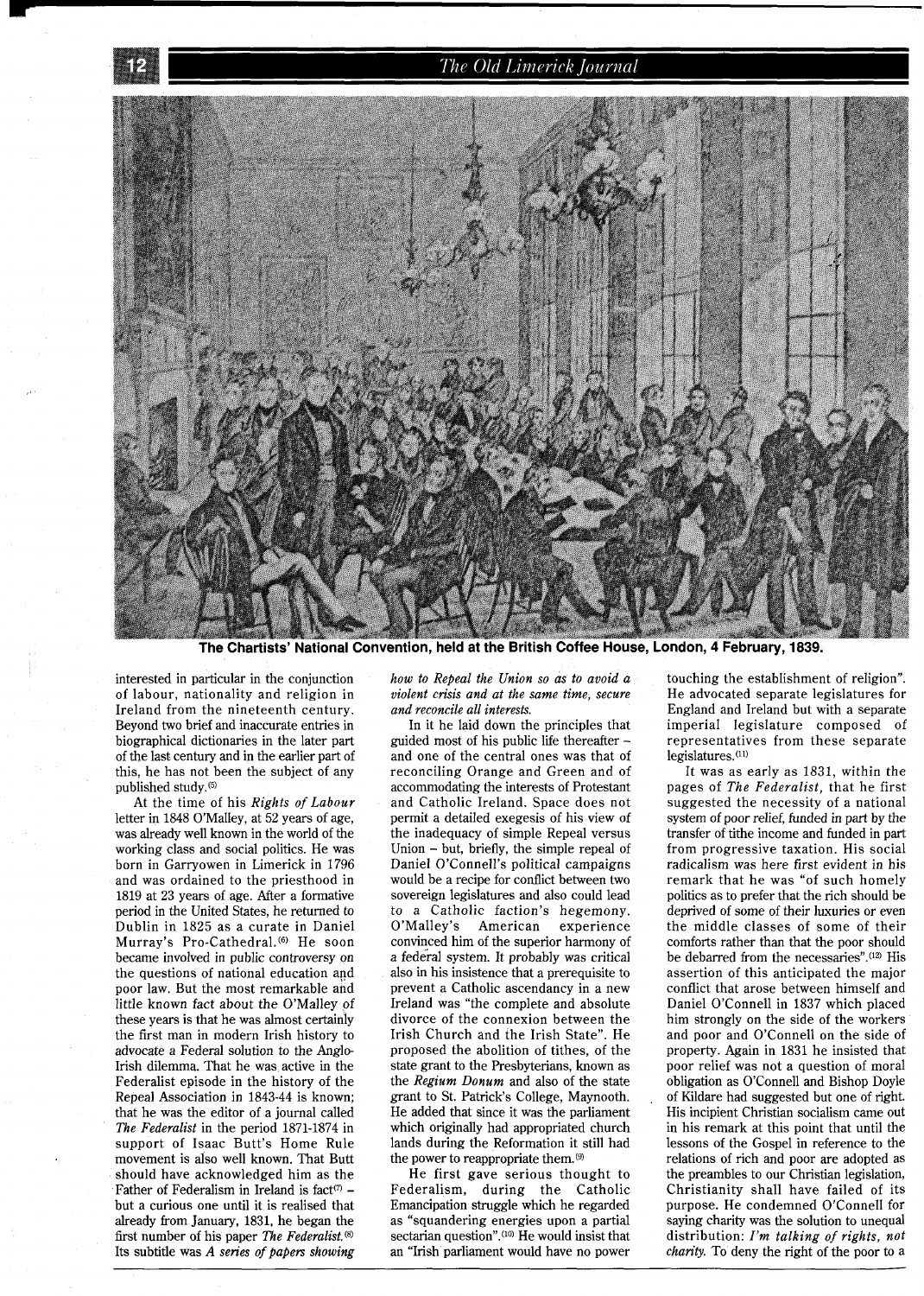#### Winter Edition 1994



'Attack on a potato store', from the Illustrated London News.

poor law was to absolve the poor "from whatever moral allegiance they owe to the laws of property".

These sentiments, radical enough in 1831 by any Irish standards, let alone those of a Catholic priest of the Pro-Cathedral, were to be elaborated at great length six years later in O'Malley's pamphlet A *Plan* of *a Poor Law for Ireland.*  At the time of its serial publication over the winter of 1836-1837, O'Malley had become a member of O'Connell's General Association which he hoped would become the embryo of an Irish parliament. Seeking to move a series of resolutions embodying his concept of poor relief brought him into headlong collision with O'Connell in the public forum. That division won O'Malley an extensive notice by and support from radicals in Britain as well as workers in Ireland.<sup>(13)</sup> It brought out the fundamentally conflicting social philosophies of O'Connell's liberalism and O'Malley's collectivism. O'Connell's denial of any right of the poor to relief and his quite explicit support for the pre-eminent rights of property undoubtedly paved the way for the bitter conflict with the trade unions of Ireland which followed a few months later. Equally it prepared O'Malley for the advance in his views which came a few years later when he delivered his *Address* to *Mechanics, Small Farmers and the Working Classes Generally.* Published in 1845, the address was actually delivered in 1844 in the Carpenters' Asylum, Gloucester Street. The date is interesting in the light of its contents. Basically it is a manifesto for co-operation as a salvation for the working classes and is based on the same principles as the Rochdale Pioneers were just then establishing.

Space does not permit a detailed exposition of this work in the socialist tradition. It shows the author familiar with

the theories of Spence, Owen St. Simon and Fourier and is the first and only publication in Irish history before 1850 in my awareness that adverts to these major figures. That it should have been a theologically orthodox Limerick priest who introduced the working class of Dublin to these theories, if only to reject them, is in itself of some interest. The context of the publication of his theory of social salvation by way of family association or community purchase of goods and communal living, was one in which the Dublin working class was organising itself into the Regular Trades' Association - was beginning to articulate a language of the rights of labour and was pressing for a legislative protection against the rampages of an unbridled capitalism and industrialism. Since these workers themselves left few written records behind them we have no means of knowing how much influence O'Malley's pamphlet aroused among them, but there can be no question that he contributed something, and perhaps something considerable, to that growing articulation.

As the Famine descended upon the country and indeed affected the towns and capital as well, there was little scope for social engineering in the midst of economic catastrophe and it may well be that one of its effects was to have driven O'Malley to the extreme position the police appear to have discovered him in as a supporter of the Confederation. What part he may have played in the attempt to forge a Confederation-Chartist alliance in 1848 is not yet clear, though one source has him being elected Chartist delegate for Nottingham to the third Convention in 1848.(14)

Some silence descends, after 1848, for three years. Then there appears for at least six numbers, in November and December, 1851, a Dublin newspaper called *The Christian* **Social** *Economist,*  with O'Malley as founder, editor and main contributor. Copies have survived in the British Library collection and reveal the only Christian socialist journal produced in Ireland in the entirety of the last century.

One does not wish to overstate its socialism: it is very much the socialism of Frederick Denison Maurice and John Malcolm Ludlow, though without Maurice's theological complexity. Nevertheless, its mere existence points to possibilities in Irish society that were available but not availed of.

In setting out his 'mission' O'Malley identified sectarian religious strife as the primary woe and the religious press as a<br>primary source of it. Equal rights for all was his alternative to it; he insisted that the cordial co-operation of the clergy of all classes was essential to achieving an effective amelioration "of the condition of the masses". Specifically he wanted a universal industrial education and a radical amendment of the useless poor law. He wanted to prevent the influence of a godless socialism upon the poor and to provide a practicable alternative. He insists on the solidarity, not of the working class, but of the interests of all classes.

Elsewhere in his first issue he wrote on socialism and how it had been disfigured by its charlatans.

Defining socialism in the sense of a large programme of practical reforms designed to improve greatly the social condition of the masses he added "in this sense it is to be hoped that we are all socialists". He also defined it as that working class movement of co-operative development such as he had outlined in his 1844 address. Thirdly, there was the socialism which aspired to be a science which he deplored for the reckless audacity of its logic.(15) He insisted on the need for a Christian social philosophy - <sup>a</sup> Christian socialism - to posit against the "atrocious political philosophy of the time which sacrificed hundreds of thousands of human victims". He urged the infusion into society of the practical social morality of the Gospel as in the work of Thomas Arnold of Rugby.

Later issues of the journal called for legislative protection against summary unfair dismissals from work and a reform of the Poor Law system. Here he recalled his early support for a poor law for Ireland, deplored the defects of the system as actually introduced in 1838 "under the thraldom of certain unproved dogmas of the political economists". He insisted that it was a right, not a charity: since Society currently allowed or recognised the right of accumulation, its inevitable correlative was destitution. He insisted that as a law of security of life a poor law ought to be as peremptory and important as the law of security of property. He further insisted that poor rate should be a national not a local levy and that the system should cease to punish the deserving and cease to defraud the poor of their rights.